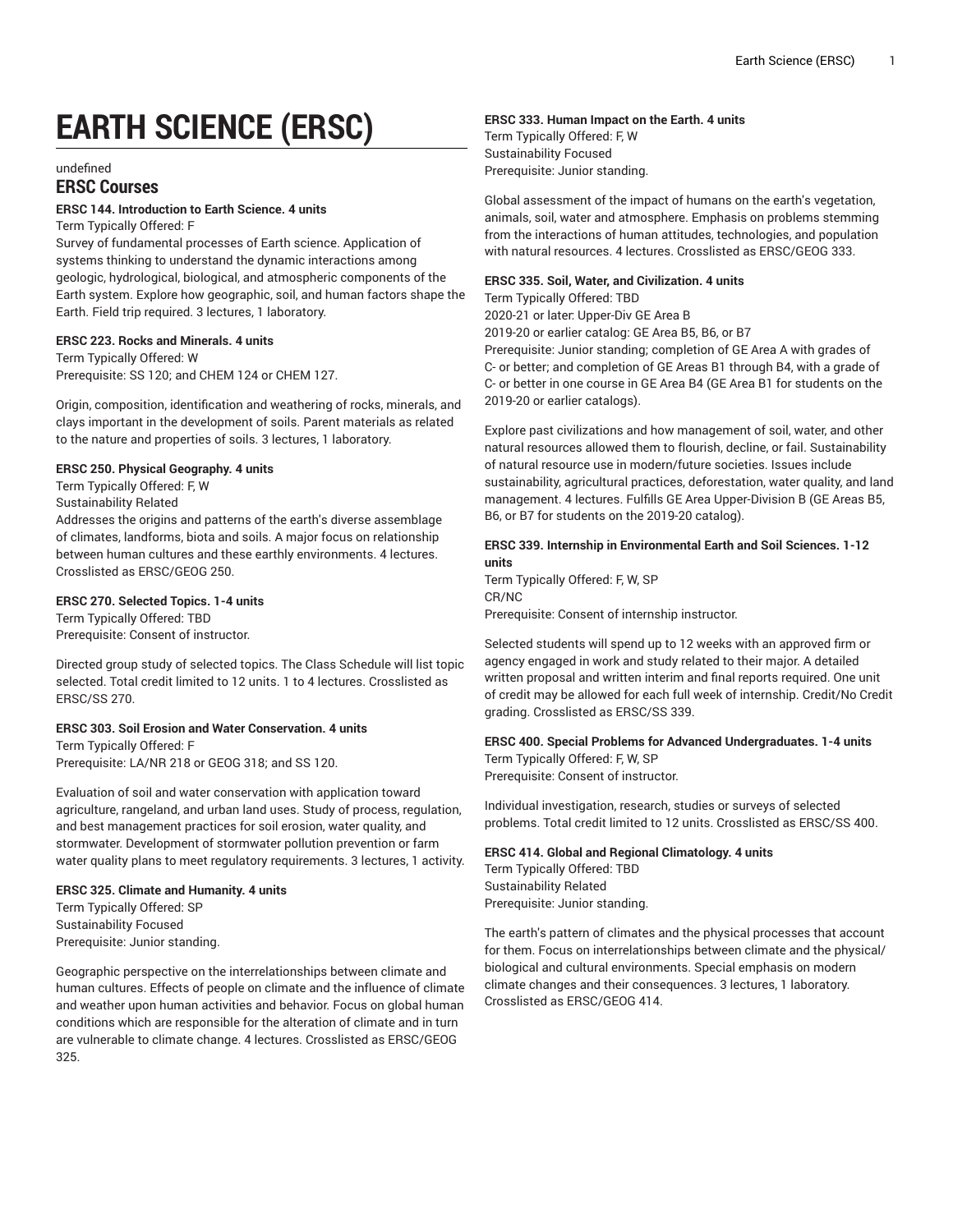#### **ERSC 415. Applied Meteorology and Climatology. 4 units**

Term Typically Offered: W Prerequisite: ERSC/GEOG 250.

Physical processes in the atmosphere that determine regional weather, climate and climate variability. Surface and satellite systems for weather observation, and weather/climate modeling. Dynamics of weather systems, including thunderstorms and hurricanes. Emphases on weather/climate affecting agriculture and other human activities. 3 lectures, 1 activity. Crosslisted as ERSC/GEOG 415.

#### **ERSC 416. Field-Geology Methods. 4 units**

Term Typically Offered: W Prerequisite: GEOL 102 or GEOL 201; and GEOL 415.

Collecting and interpreting field-geologic data. Description of sedimentary rocks and construction of stratigraphic columns. Mapping geologic structures in the field. Surficial geologic stratigraphy and surficial geologic mapping. Understanding geologic processes through field study. Communicating results of field study. 1 lecture, 3 activities. Crosslisted as ERSC/GEOL 416. Formerly ERSC/GEOL 401.

# **ERSC 417. Geologic Mapping. 4 units**

Term Typically Offered: SP Prerequisite: ERSC/GEOL 401 or ERSC/GEOL 416.

Bedrock geologic mapping on topographic maps and aerial photos. Surficial geologic mapping on topographic maps and aerial photos. Correlating and defining surficial geologic map units on the basis of soil development. Understanding landscape evolution using soil development 4 activities. Crosslisted as ERSC/GEOL 417. Formerly ERSC/GEOL 402.

# **ERSC 423. Geomorphology. 4 units**

Term Typically Offered: F Prerequisite: GEOL 201.

Evaluation of processes shaping landscapes. Field-based production of surficial geologic maps. Field, aerial photograph, and topographic map analysis to assess processes shaping landscapes. Interpretation of landforms and landform relationships. Understanding how tectonics and climate influence landscapes. Fundamentals of soil geomorphology. Field trip required. 2 lectures, 1 laboratory, 1 activity.

#### **ERSC 442. Applied Environmental Groundwater Hydrology. 4 units** Term Typically Offered: F

Prerequisite: ERSC 144 or GEOL 201; MATH 141 or MATH 161; and SS 120.

Applied field methods of vadose zone and groundwater flow modeling, resource evaluation, confined and unconfined aquifer characterization, well installation and groundwater monitoring. Introduction to groundwater modeling software including MODFLOW and AQTESOLV. 3 lectures, 1 laboratory. Formerly SS 442.

# **ERSC 443. Applied Environmental Contaminant Transport. 4 units**

Term Typically Offered: TBD Sustainability Related Prerequisite: CHEM 125 or CHEM 128; ERSC 144 or GEOL 201; MATH 141 or MATH 161; and SS 120.

Applied study of mechanisms of fate and transport of contaminants in soils and groundwater. Field methods and technologies of soil and groundwater sampling and site characterization. Representative conceptual and mathematical models, case studies, laboratory study of breakthrough behavior, and remediation technologies. Field trip required. 3 lectures, 1 laboratory.

## **ERSC 470. Selected Advanced Topics. 1-4 units**

Term Typically Offered: TBD Prerequisite: Consent of instructor.

Directed group study of selected topics for advanced students. Open to undergraduate and graduate students. The Class Schedule list topic selected. Total credit limited to 12 units. 1 to 4 lectures. Crosslisted as ERSC/SS 470.

#### **ERSC 471. Selected Advanced Laboratory. 1-4 units**

Term Typically Offered: TBD Prerequisite: Consent of instructor.

Directed group laboratory study of selected topics for advanced students. Open to undergraduate and graduate students. The Class Schedule will list topic selected. Total credit limited to 8 units. 1 to 4 laboratories. Crosslisted as ERSC/SS 471.

#### **ERSC 476. Senior Project - Advanced Internship Experience in Environmental Science/Management. 3 units** Term Typically Offered: TBD

Prerequisite: Completion of GE Area A with grades of C- or better; and ERSC 363 or NR 306 or NR 326.

Independent internship experience conducted under faculty supervision focusing on a discipline area of environmental science/management. Completion of a project as a component of their internship. Satisfies the senior project requirement. Minimum 90 hours required. Crosslisted as ERSC/NR 476.

#### **ERSC 477. Senior Project - Research Experience in Environmental Science. 3 units**

Term Typically Offered: TBD

Prerequisite: Completion of GE Area A with grades of C- or better; and ERSC 363 or NR 306 or NR 326.

Guided research experience in a specific area of environmental science. Implementation of materials and methods. Collection, analysis and interpretation of data. Completion of formal written report. Satisfies senior project requirement. 1 lecture, 2 laboratories. Crosslisted as ERSC/ NR 477.